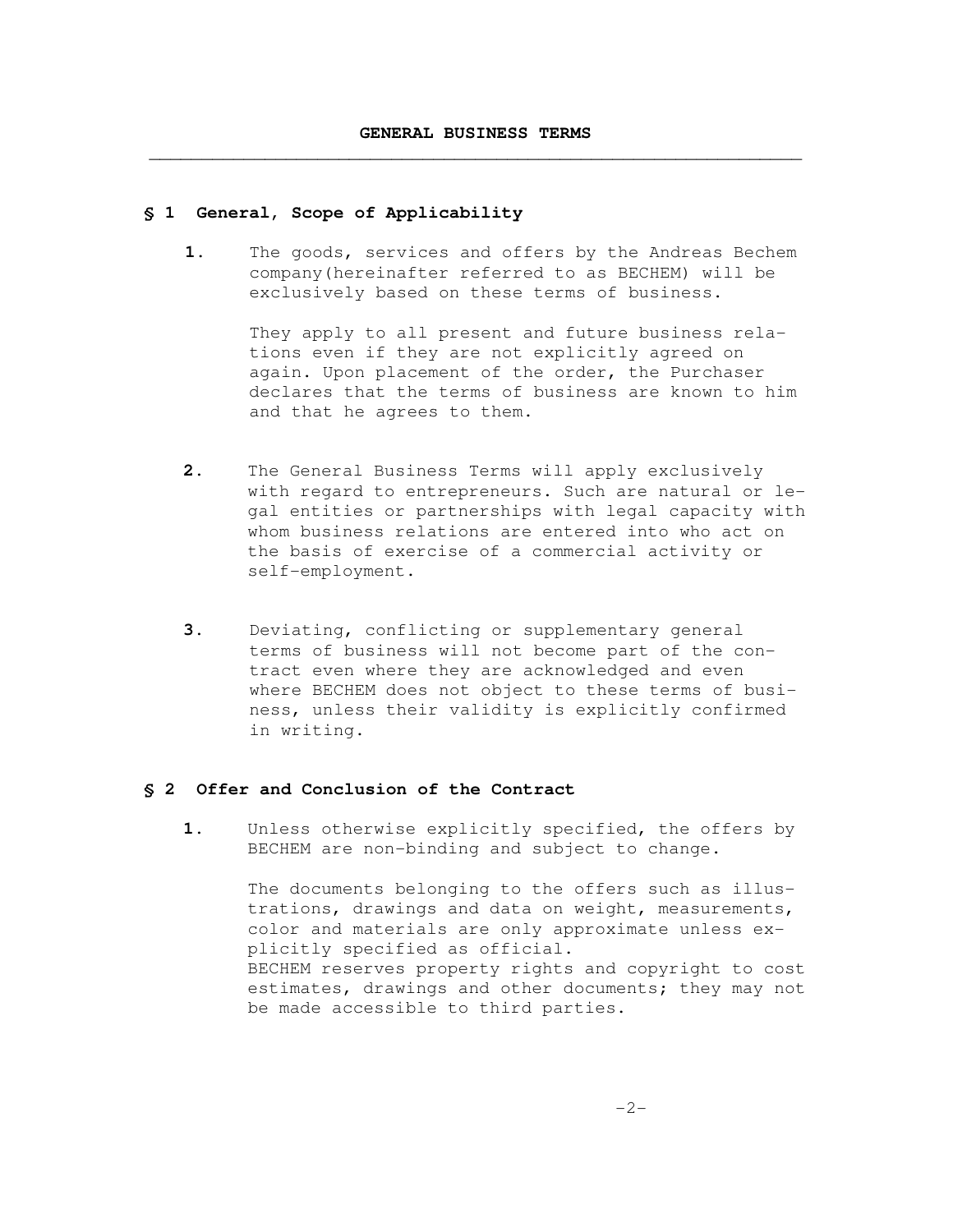- **2.** With the order the Purchaser bindingly declares that he intends to purchase the ordered goods.
- **3.** BECHEM has the right to accept the contractual offer in the order within 2 weeks after receipt. Acceptance can be declared either in writing or by delivery of the goods to the Purchaser. Information on goods and services provided by BECHEM will only become part of the contract where it is specified in a binding offer, written order confirmation or written contract. Information and offers refer to normal standard quality and design. General data on quality and design are only to be regarded as median values. Ancillary agreements and amendments will require written confirmation by BECHEM.
- **4.** Any deviations between an invoice or delivery notice and the actual goods delivered must be reported by the Purchaser immediately in writing, by the latest 3 days after receipt of the goods.
- **5.** Where the Purchaser orders the goods electronically, we will immediately confirm receipt of the order. The order confirmation will not yet be equivalent to acceptance of the order. The order confirmation can be combined with the declaration of acceptance.
- **6.** Conclusion of the contract will be subject to the correct and timely supply of products to the suppliers of BECHEM. This will only apply where BECHEM is not responsible for non-supply, in particular in the case of conclusion of a congruent covering transaction with BECHEM's supplier.
- **7.** Where the Purchaser orders the goods electronically, the text of the contract will be saved by us and sent to the Purchaser upon request per e-mail in addition to the present General Business Terms. ( Note: This obligation will apply only where there is actual storage of the text).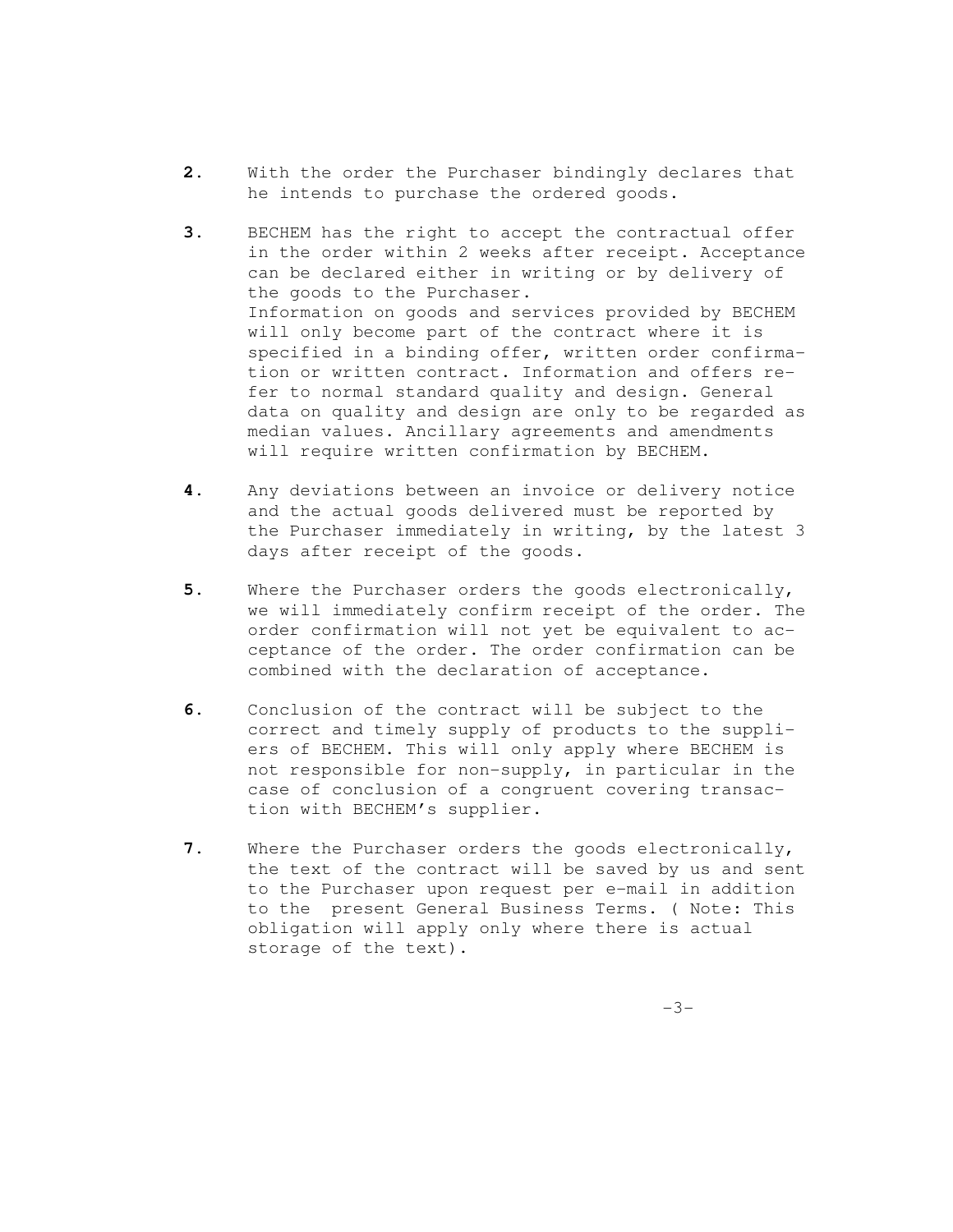## **§ 3 Prices**

- **1.** The price list applicable on the date of the delivery will apply to products sold by BECHEM.
- **2.** The prices will apply ex warehouse, excluding packaging, transport, insurance. Shipping costs and insurance costs pursuant to §5 of the General Business Terms will be borne by the Client unless there is another explicit written agreement.
- **3.** For orders less than € 100, -- (excluding replacement and make-up deliveries), handling costs of  $\epsilon$  10, -will be charged in each case.
- **4.** Additional value added tax at the respective statutory rate must be paid on all prices. BECHEM-price lists do not constitute a contractual offer.

### **§ 4 Delivery Terms and Passing of Risk**

- **1.** Delivery deadlines which are officially or inofficially agreed on must be in writing.
- **2.** The delivery deadline will commence with the sending of the order confirmation but not before the provision of the documents and permits to be submitted by the orderer and before approvals and receipt of an agreed installment.
- **3.** The agreed delivery deadline is deemed has having been observed where the consignments have left the warehouse or where they are ready for dispatch within the delivery deadline and the Purchaser has been informed accordingly.
- **4.** The delivery duty ends where delivery is wholly or partially infeasible due to force majeure or other unforeseeable events. This also applies where these circumstances beset one of BECHEM's suppliers. In these cases BECHEM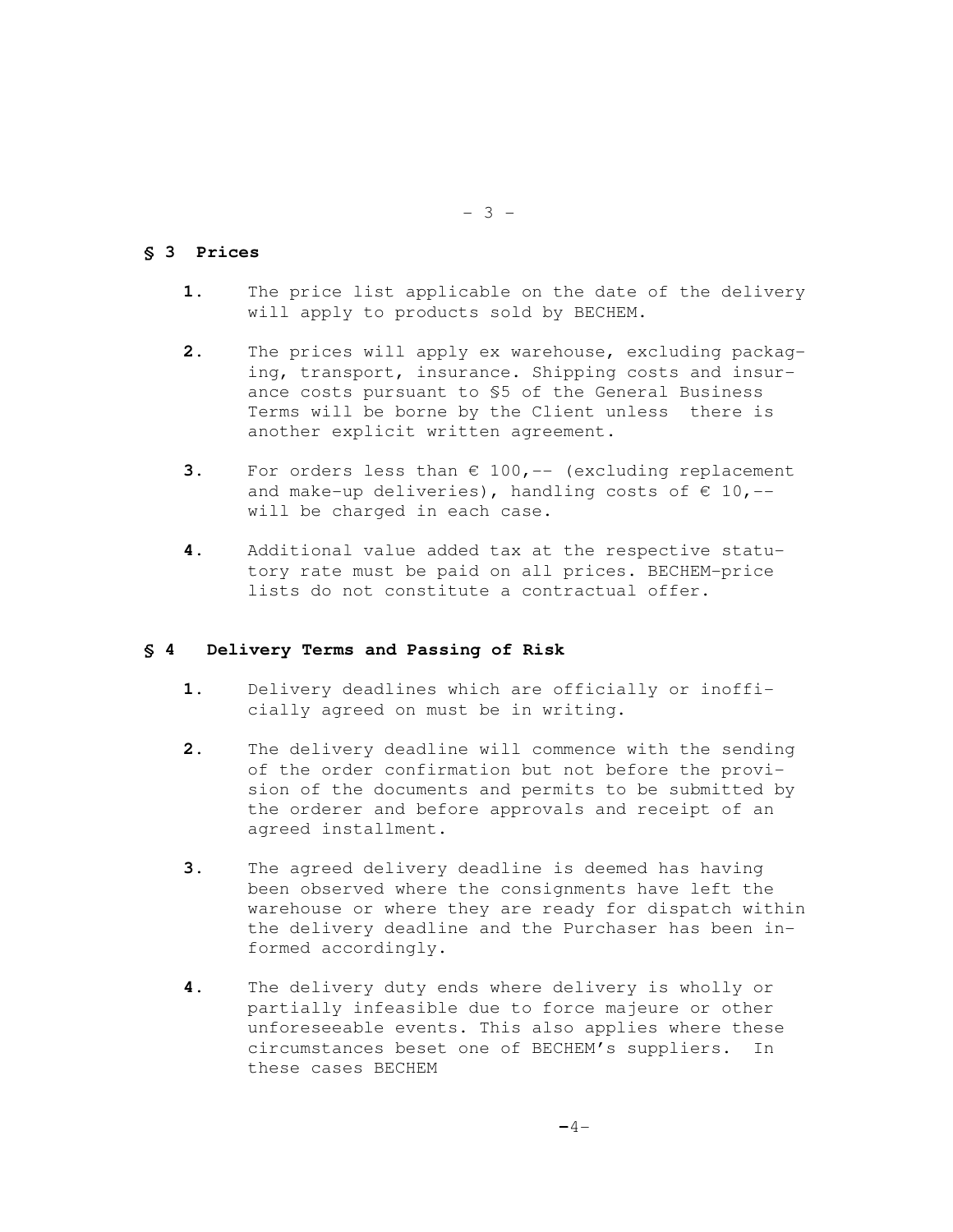can either rescind the contract or postpone delivery for the period of prevention plus an adequate run-up period. In the latter case the Purchaser will not have the right to recall orders, reject partial orders or make damage compensation claims of any kind. BECHEM can only appeal to the said circumstances where it has immediately informed the Purchaser.

- **5.** The risk of accidental destruction or accidental deterioration of the goods will pass to the Purchaser upon the handover of the goods, in the case of shipment purchase, upon delivery of the item to the shipping agent, freight carrier or person or institution commissioned with the shipment of the goods.
- **6.** Where shipment becomes unviable not due to the fault of BECHEM, the risk will pass to the Purchaser upon notification of readiness for dispatch.
- **7.** Delayed acceptance of the goods will not change the fact that they were handed over.
- **8.** BECHEM will decide upon the mode of shipping unless the Client specifies a particular type of shipment.

# **§ 5 Insurance**

- **1.** BECHEM will take out insurance against loss, theft or other transport damage at the costs of the Purchaser only upon separate agreement with the Purchaser.
- **2.** The Purchaser will have the duty to take the necessary measures according to local law for adjustment of the damage incurred during transport.

### **§ 6 Payment**

**1.** Invoices by BECHEM are payable within 10 days as from the date of the invoice with 2% discount or within 30 days cash net. The prerequisite for concession of discount is that the Purchaser is not in arrears with fullfillment of other obligations. An exception to this are invoices for services such as installations, etc.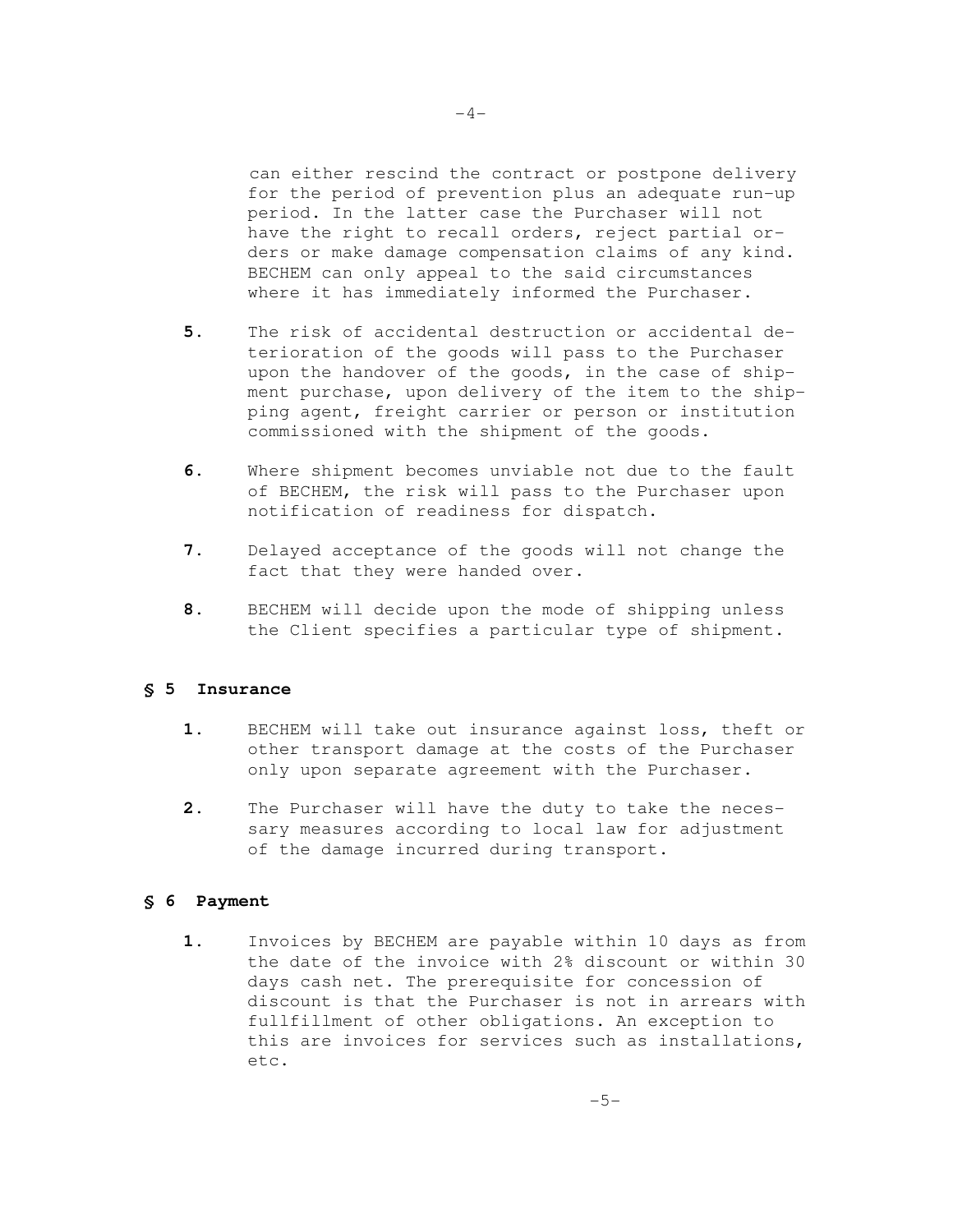- **2.** A discount on credited amounts is not admissible.
- **3.** Where payment reminders become necessary after expiry of the payment deadline, the costs thereby incurred will be charged to the Purchaser.
- **4.** From the due date on, BECHEM has the right to charge default interest to the amount of 8% above the respective valid discount rate of the European Central Bank.
- **5.** In the case of delayed payment, all other outstanding invoices will become due for payment immediately, without regard to their actual due date.
- **6.** BECHEM has the right to charge payments to the Purchaser's longer-standing debts, notwithstanding other terms by the Purchaser. Where interest and costs have already been incurred, BECHEM will have the right to charge the payment to the costs first, then to interesr and last to the main payment. BECHEM will inform the Purchaser regarding the way the charges were made.
- **7.** To the extent that the Purchaser fails to comply with his payment duties, in particular where he fails to cash a check or bill of exchange and ceases payment, or BECHEM becomes aware of unfavorable circumstances regarding the Purchaser's financial situation or creditworthiness, BECHEM will have the right to demand advance payment or payment of security with regard to all other contracts. Where the Purchaser fails to pay the purchase price or security within two weeks after request for payment by BECHEM, the latter can rescind the contract. BECHEM will then be entitled to damage compensation to the amount of 25% of the agreed purchase price. The Purchaser will have the right to prove lesser damage.
- **8.** The Purchaser will only have the right to set-off where his counterclaims are uncontested or res judicata. The Purchaser can only exercise a right of retention where his counterclaim is based on the same contract.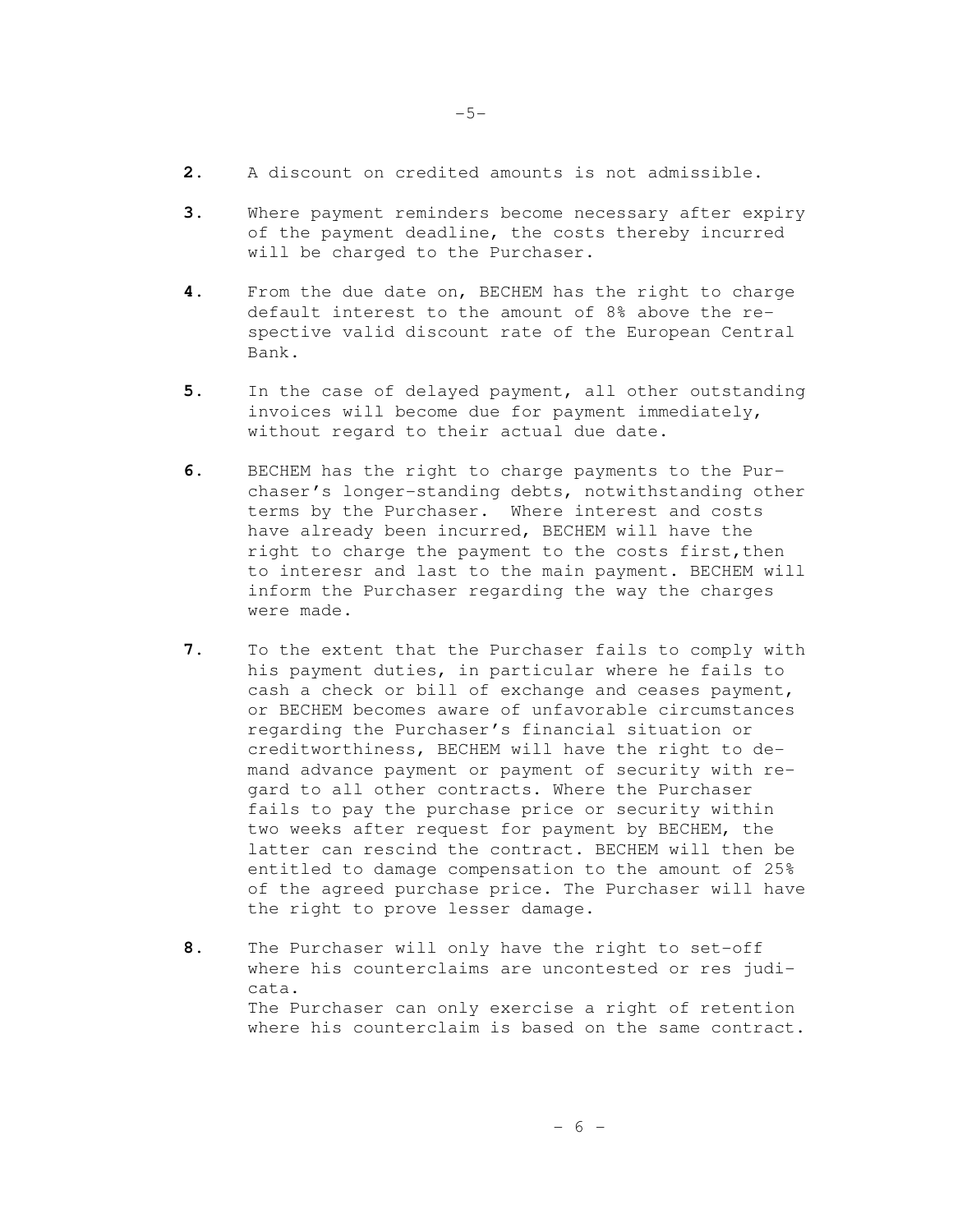## **§ 7 Retention of Title**

- **1.** The goods supplied by BECHEM will remain the property of BECHEM until payment of the entire obligation arising from the contract, in particular until the balancing of a current account and in the case of payment by check or bill of exchange until they have sucessfully been cashed.
- **2.** In the case of breach of contract by the Purchaser, in particular in the case of delayed payment, BECHEM will have the right to take back the delivery item, the Purchaser is obligated to return the item. In the case of processing or refinement of the goods by the Purchaser or combination or mixing with alien items, BECHEM's retention of title will also comprise the new items or the claims arising from them. In this regard, BECHEM is regarded as the manufacturer and will obtain title to them in accordance with §§ 947, 948, 950 BGB. Where the delivery item is processed with other items not belonging to BECHEM, BECHEM will acquire a share in the new item in proportion to the invoice total of the goods subject to the retention of title to the other processed items at the time of the processing.
- **3.** Until complete payment of all claims, the goods may not be pledged, assigned as security or otherwise be charged with third party rights. BECHEM must be informed of such third party interventions immediately per registered letter.
- **4.** The Purchaser may only resell the delivered goodsirregardless of whether they are unprocessed, processed or combined- within the scope of proper business, as long as he is not in arrears.
- **5.** The claims he is entitled to with regard to the goods from the resale or other legal ground (including all balance claims from the current account) are already herewith being assigned by the Purchaser to BECHEM as a matter of precaution. Where the Purchaser fails to comply with his duty of payment in this case, BECHEM will have the right to report this to the customers of the Purchaser and demand payment to BECHEM. In this case, the Purchaser is obligated to immediately provide all proofs, documents and information necessary for assertion of this claim.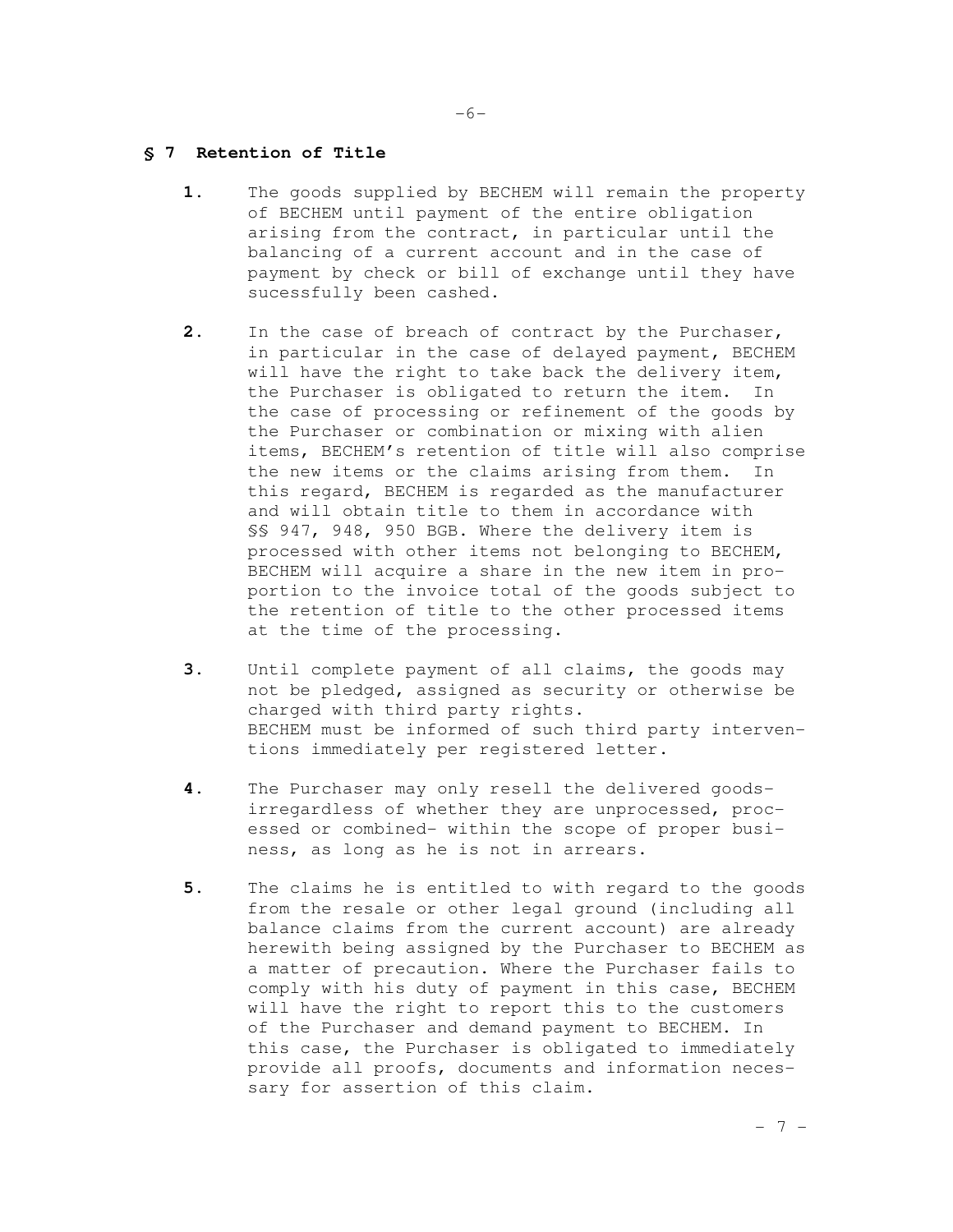- **6.** BECHEM revocably authorizes the Purchaser to collect the claims assigned to BECHEM for his account in his own name. This collection authorization can only be revoked where the Purchaser fails to comply properly with his payment duties.
- **7.** Consent to re-sale will however not extend to sale to a third party who makes the assignment of the claims owed by him dependent on his approval.
- **8.** BECHEM will be obligated to release the securities it is entitled to at the Purchaser's request to the extent that they are permanently no longer required for securing of the claim, in particular where they consistently exceed the amount of the claim to be secured by more than 20 %.

#### **§ 8 Guarantee**

- **1.** The guarantee will be limited to rectification or replacement consignment according to BECHEM's choice.
- **2.** Where make-up performance is unsuccessful, the Purchaser can essentially opt for reduction of the remuneration or rescission of the contract. In the case of merely a minor breach of contract, in particular in the case of only minor defects, the Purchaser will not have a right of rescission however. Replaced goods will become the property of BE-CHEM.
- **3.** Where the Purchaser opts for rescission after an unsuccessful make-up performance due to a legal or material defect, he will not have a claim to damage compensation due to the defect.

Where the Purchaser opts for damage compensation after unsuccessful make-up performance, the goods will remain with the Purchaser where this is reasonable. Damage compensation is limited to the difference between the purchase price and value of the defective item. This will not apply where BECHEM willfully causes the breach of contract.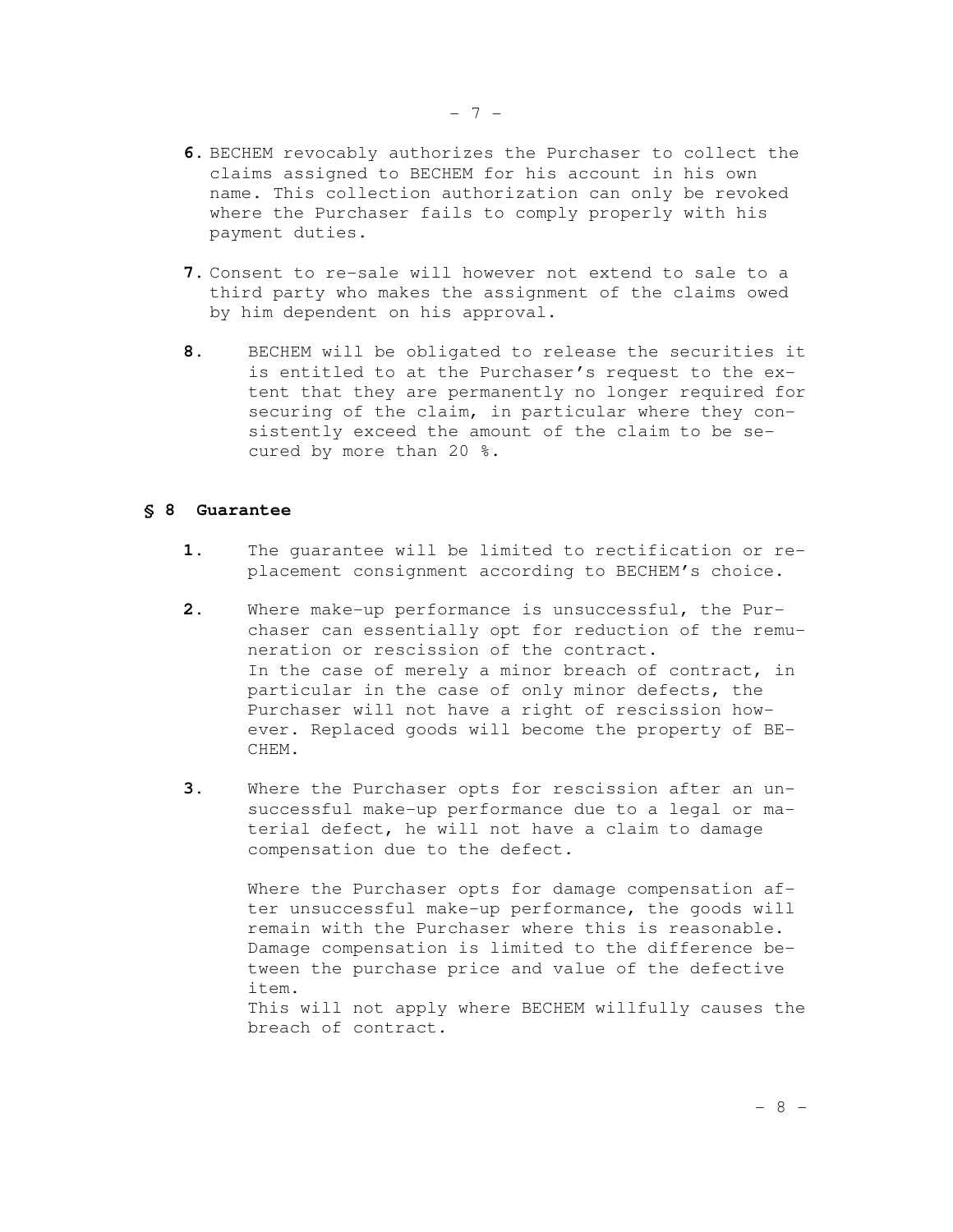- **4.** Visible defects must be reported in writing within a period of 8 days as from receipt of the goods; otherwise assertion of the guarantee claim will not be possible. The timely sending of the notification will be suffi cient for compliance with the deadline. The Purchaser will bear the full burden of proof for all claim requirements, in particular for the defect itself, the time of detection of the defect and for the timeliness of the complaint.
- **5.** The guarantee period is 1 year as from delivery or readiness for dispatch of the goods. In the case of used products, the guarantee is excluded. This will not apply where the Purchaser did not report the defect in time (Item 4 of this provision).
- **6.** Only the manufacturer's product specifications will be regarded as agreed on for the features of the goods. Public comments, praise or advertisement by the manufacturer will not constitute contractually stipulated features of the goods.
- **7.** Where the Purchaser receives faulty processing instructions, BECHEM will only be obligated to deliver flawless processing instructions and only where the flaw in the processing instructions impairs the proper processing.
- **8.** The Purchaser will not receive any guarantees from BECHEM in the legal sense. Manufacturer guarantees will remain unaffected**.**
- **9.** No guarantee will be assumed for damage incurred due to the following reasons: inappropriate or improper use, defective processing by the Purchaser or third parties, natural abrasion, faulty or negligent treatment, inappropriate means of operation, chemical, electrochemical or electrical  $influences, insofar as they are not due to BECHEM,s$ fault. Certain differences in color of the material will not constitute a reduction of quality. Moreover, BECHEM will not assume any guarantee for certain color changes of the material through further processing.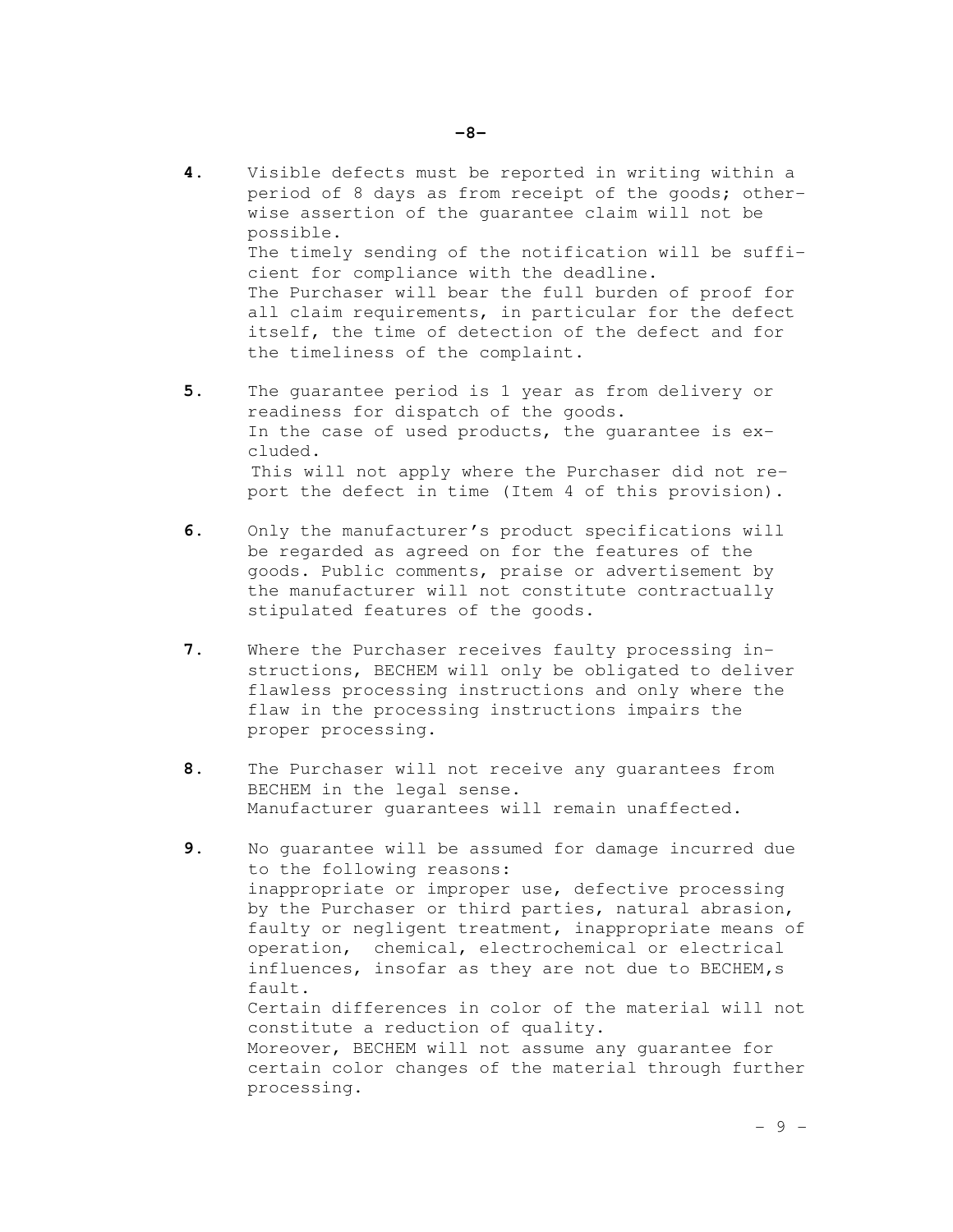- **10.** The Purchaser must concede BECHEM the necessary time and opportunity for all improvements and replacement consignments deemed necessary on the basis of fair judgement in agreement with BECHEM.
- **11.** Alteration or rectification work which was improperly taken on by the Purchaser or third party without the prior consent of BECHEM excludes liability and guarantee.

# § **9 Liability**

- **1.** Damage compensation claim are independent of the nature of the breach of duty, including inadmissible actions, unless there is a case of willfull or gross negligent acts.
- **2.** In the case of breach of cardinal contractual duties, BECHEM will be liable for every case of negligence, but only up to the amount of foreseeable damage. Claims to lost profit, saved expenses, from third party damage compensation claims and to other direct and consequential damage cannot be made unless a feature guaranteed by BECHEM precisely aims at insuring the Purchaser against such damage.
- **3.** The liability limitations and exclusions in paragraphs 1 and 2 will not apply to claims which arose on the basis of deceitful conduct by BECHEM and in the case of liability for guaranteed features, for claims according to the Product Liability Act and damage from injury to life, limb or health.
- **4.** To the extent that BECHEM's liability is excluded or limited, this will also apply to employees, representatives and vicarious agents of the seller.
- **5.** Any damage compensation claims will expire within one year after handover or readiness of dispatch for the goods. This will not apply where BECHEM can be accused of fraudulent intent.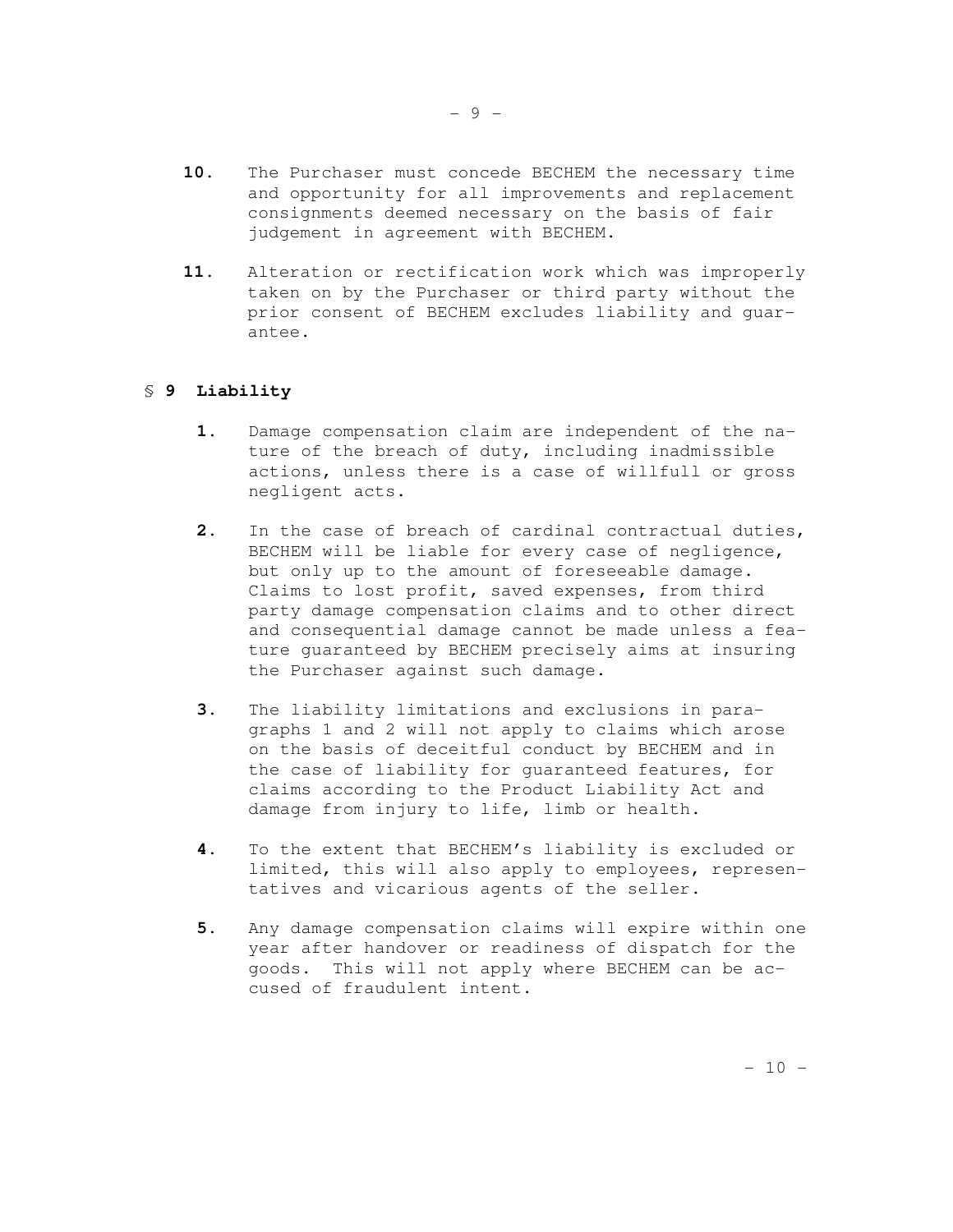# **§ 10 Return**

- 1. With the exception of the legitimate complaints specified under Item 8, goods may only be sent back with the prior consent of BECHEM. The invoice number and invoice date must be quoted.
- **2.** Where BECHEM concedes credit, a discount of at least 5% of the sales value, but at least  $\epsilon$  40, -- and value added tax at the statutory rate will be deducted, irregardless of the condition of the goods (new, originally packaged, used). The Purchaser will have the possibility of proving that reduction of value or expenses were not incurred to this amount.
- **3.** Return of the goods will not constitute rescission but performance in lieu of fullfillment by the Purchaser within the scope of the purchase agreement.
- **4.** BECHEM will not deliver any goods on a trial basis unless this was agreed on in writing.

# **§ 11 Data Protection**

 **1.** BECHEM has the right to store and process data on the Purchaser acquired within the context of the business relationship, irregardless of whether they originate from the Purchaser or from a third party, in compliance with the Federal Data Protection Act.

# **§ 12 Place of Performance, Jurisdiction, Partial Invalidity**

- **1.** The laws of the Federal Republic of Germany will exclusively apply to the present business terms and the entire legal relations between BECHEM and the business partners. The UN Sales Convention will not apply in any way.
- **2.** The place of performance and jurisdiction in the case of contracts with registered businessmen, legal entities in public law or other estates in public law is BECHEM's domicile for all disputes arising form the contract.